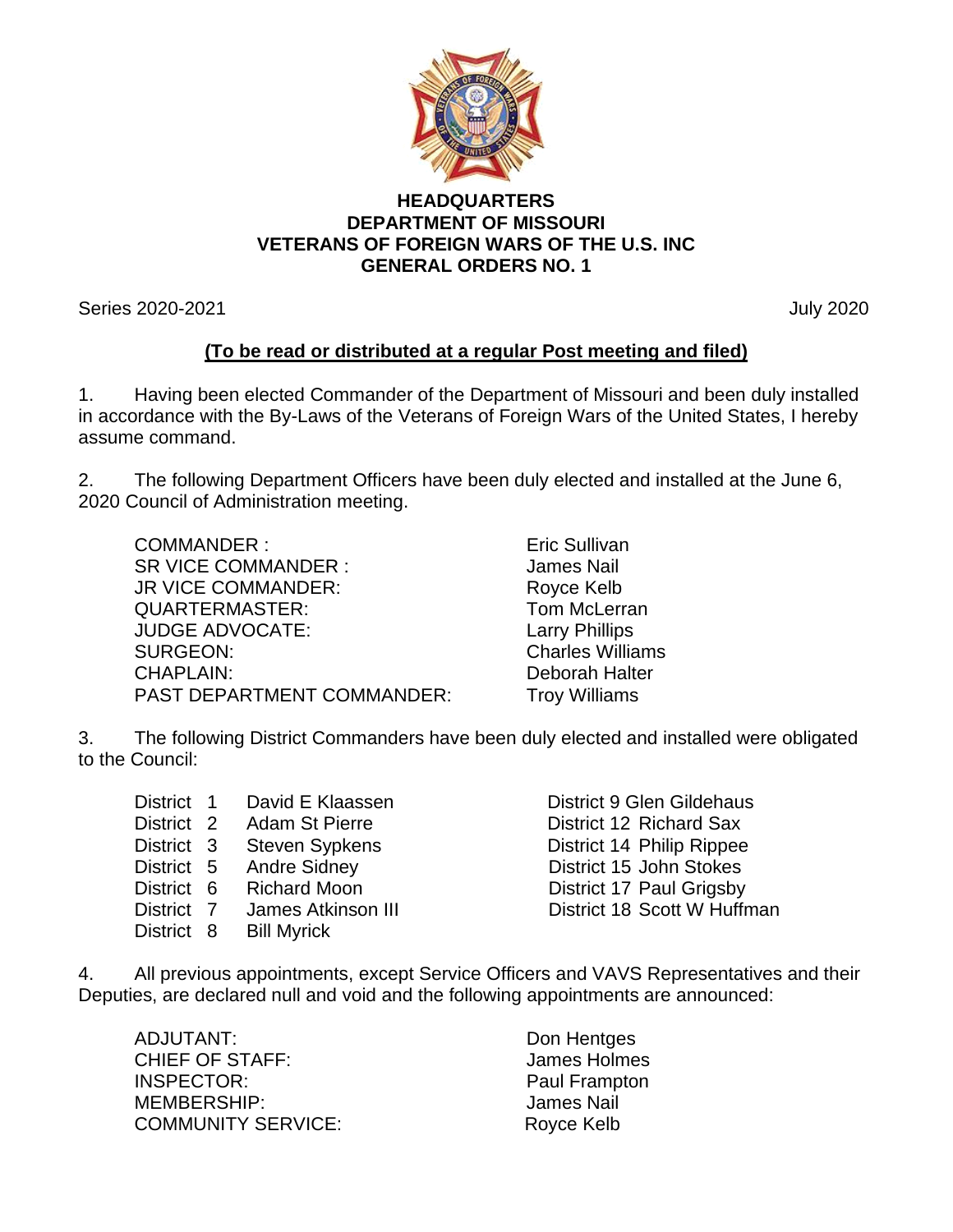General Orders #1, Series 2020-21 Eric Sullivan, State Commander Page - 2

> RECRUITER Teresa Alice LEGISLATIVE / PAC / ACTION CORPS: Charlie Dickinson LEGISLATIVE / PAC / ACTION CORPS: Troy Williams VETERAN SERVICE INFORMATION OFFICER: Steven Jones HOMELESS VETERANS: Charles Williams CITIZENSHIP/AMERICANISM: Adam St Pierre PUBLIC RELATIONS: Wenness Allison POW/MIA: Joseph Cerchi BUDDY POPPY: BOD Kirtley NATIONAL HOME: Marilynn Archuleta VOICE OF DEMOCRACY /PATRIOTS PEN: Quincy Myrick VETERANS & MILITARY SUPPORT: Larry Phillips STUDENT VETERAN COORDINATOR: Don Brockmeier NATIONAL SCOUTING TEAM REP: Andre Sidney MOTORCYCLE ASSOC. President-East Mel Brinkley MOTORCYCLE ASSOC. President-West Don Harris WEBMASTER: The Contract of the Music Security Association of the Music Security Association of the Music Security Association of the Music Security Association of the Music Security Association of the Music Security Associ OFFICER OF THE DAY: Paul Zeigler SERGEANT AT ARMS: Don Pollock MO. VETS OUTDOORS : Anthony Larson

BUDGET COMMITTEE: Chairman: Norman Morgan, Members: Richard Dukovich, Chris Bell

State Commander Eric Sullivan extends congratulations and best wishes for a successful year.

5. Reminder to Post Commanders: The National By-Laws and the Missouri All-State Program require the Post Commander or a Post Representative to attend all meetings called by the District Commander. **This includes Schools of Instruction.**

6. Posts that have not submitted an election report will be receiving a letter from the Department Commander placing the Post on suspension. **If your Post has not submitted their report, do so ASAP.** Quartermasters should submit on-line via the National Website at www.vfw.org. If you are not familiar with submittal on-line, fax or email the completed form to Department Headquarters and we will enter it for you. **If you have submitted an incomplete form, you will need to contact National to make the additions or submit a new report online.** It is very important that each Post submit a Report of Election as it contains information vital to the operation of the National and Department Headquarters. Unless the report is received, Post Officers will not be on the various mailing lists. **(If your Post did not meet and elect new officers due to coronavirus you will still need to submit an election report with the current officers).**

7. The 121st VFW National Convention that was scheduled for July 18-23, 2020. in Reno Nevada has been cancelled.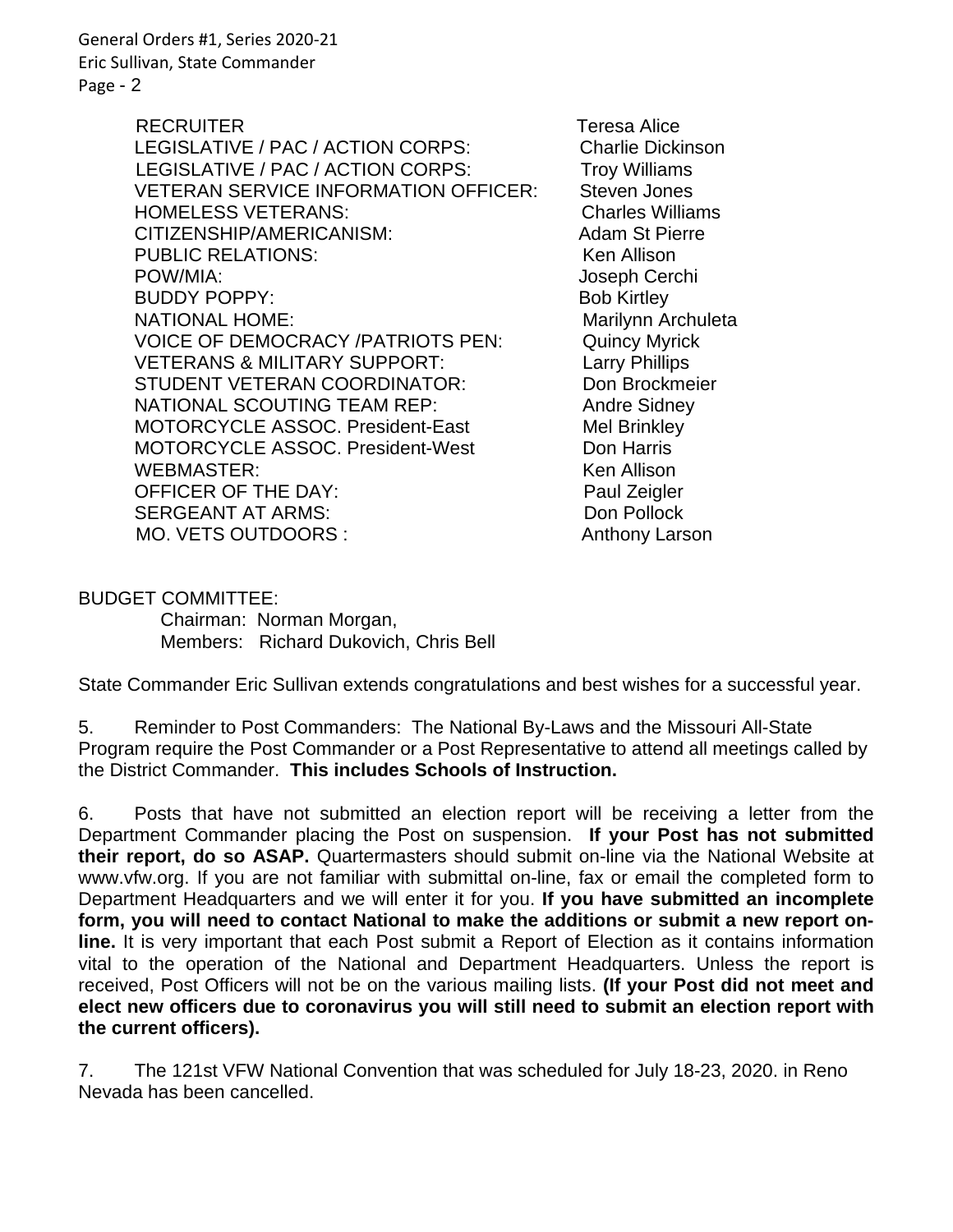8. Reminder to Posts and Districts: The Voice of Democracy and Patriots Pen Scholarship program needs your support. Department needs Posts or Auxiliaries to (co)sponsor scholarships. Please forward \$500.00 to Department Headquarters prior to September 30, 2020. You can one payment for the full amount or monthly installments**.** Scholarships will be paid out over a five-year period to district winners. Scholarship sponsor's name(s) will be listed in the banquet program each year.

9. All Posts are required to file a Federal Income Tax return. **NO EXCEPTIONS!** Posts may obtain forms 990EZ, 990 and/or 990T from any IRS Office, or online at http://www.irs.gov. **Posts with a year end of 30 June must file with the IRS prior to 15 November 2020, (most posts have a year end of 30 June).** If your gross income (from all sources) is less than \$50,000.00 per year, you will file the form 990N online from now on. Go online to the IRS site, http://www.epostcard.form99.org/ and follow the three (3) steps to sign up and file. **Failure to file will result in the loss of your tax-exempt status.**

10. Anyone requesting a Department Officer to attend a function must submit a **written request** to Department Headquarters at least 30 days prior to the date of the function. An e-mail to the Adjutant at  $\frac{adj@movfw.org}{complement}$  is acceptable.

11. The next meeting of the Council of Administration will be held on September 25 & 26, 2020 at the Hilton Garden Inn, at 19677 East Jackson Dr. Independence, MO. All members of the Council, as well as Committees and Chairpersons, should make every effort to attend and be prepared to report in accordance with the agenda, which will be provided prior to the meeting. Room reservations must be made through the hotel by calling (816) 350-3000. Tell them you are with the VFW. The room rate is \$89.00. Banquet form is attached.

12. Quarterly audit reports for the period ending 6-30-20 are due 7-31-20. Forms can be filled out on-line. You can also make copies of the blank form for your use throughout the year. This deadline must be met for All State Contest purposes and is required by National By-Laws.

13. Post Commanders are reminded that Community Activity Reporting is now on-line through the on-line Reporting program. Either Post or its Auxiliary may submit an activity through Online Community Activity Reporting. If the person submitting the report fails to include a name and means of contact, the reviewer reserves the right to reject the report outright. Please help us to help you get these reports correct.

14. Effective July 1, 2020 P O Box 26 will be closed. All Department Mail should be sent to 3401 Knipp Dr. Jefferson City, MO. 65109.

15. The new default password for all VFW MO. Webmail accounts is Vfw20-21! Following the installation of the new Dept Commander.

Access to webmail is through the State website, www.movfw.org. Go to the top task bar and click on LOGIN and then click on Webmail. Scroll down under Webmail and click on Change Email Password. The Plesk web host screen will appear. Enter your email address and the temporary password, Vfw20-21! The Mail screen will appear. On the left tab, click on My Profile. This will bring you to My Profile Screen. Under the Plesk Preferences you will see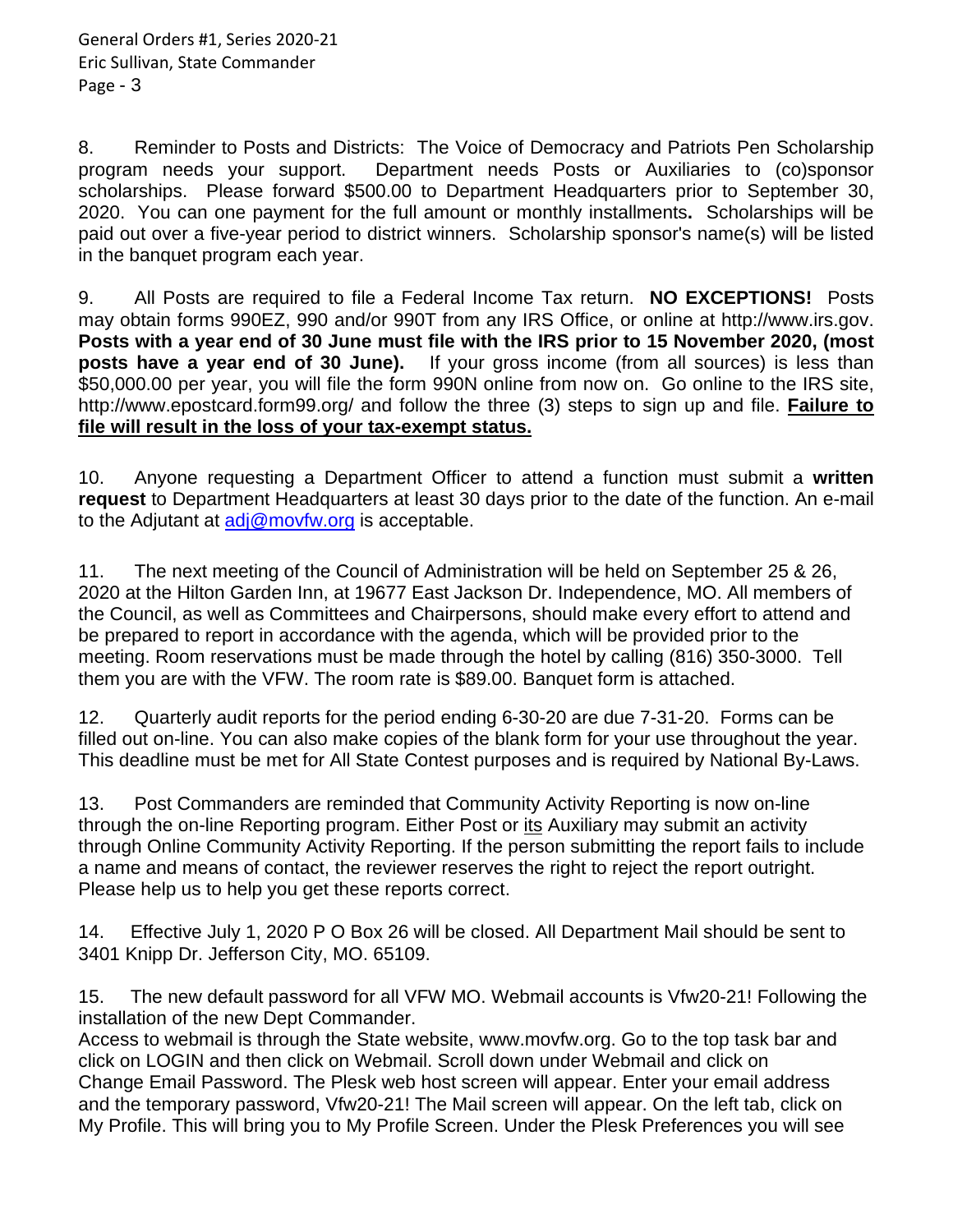General Orders #1, Series 2020-21 Eric Sullivan, State Commander Page - 4

the email address and an area to enter the new password which you will choose. A few lines down, you are asked to confirm the Password. Click on OK.

After the above steps are completed, go back to the Webmail login screen, and go to Check Your Email. Enter your email address and password on the next screen. You should be in your emails. If you have any issues, please contact Ken Allison at 636-856-8140.

16. Commander shirts are in. You may stop by HQ's and pick them up or call 573 636-8761 to place an order. Cost is \$35 plus shipping cost if shipped to you. We will also have them available at the C of A meeting.

17. The following District Schools of Instruction/meetings for the month of June and July are announced:

| DIST.        | <b>DATE</b> | <b>POST</b> | <b>LOCATION/TIME</b>   | <b>OFFICER</b>        | <b>REMARKS</b>                    |
|--------------|-------------|-------------|------------------------|-----------------------|-----------------------------------|
| 1            | 7/11/20     | 7159        | <b>Princeton 10 am</b> | Sr. Vice Cdr.         | <b>SOI &amp; District Meeting</b> |
| $\mathbf{2}$ | 6/27/20     | 4238        | Dixon, 10 am           | <b>Commander</b>      | <b>SOI</b>                        |
| 3            | 7/12/20     | 7356        | Parkville 1 pm         | Sr. Vice Cdr.         | <b>District Meeting</b>           |
| 9            | 7/12/20     | 2482        | St Clair 10am          | <b>Commander</b>      | <b>SOI &amp; District Meeting</b> |
| $12 \,$      | 7/19/20     | 6274        | Ballwin 12 pm          | Sr. Vice Cdr.         | <b>SOI</b>                        |
|              |             |             | Springfield 12:30      |                       |                                   |
| 14           | 7/19/20     | 3404        | pm                     | <b>Chief of Staff</b> | <b>District Meeting</b>           |
| 15           | 7/19/20     | 7183        | Libourn- noon 12pm     | <b>Commander</b>      | <b>District Meeting</b>           |
| 17           | 7/19/20     | 11041       | Palmyra 10am           | Jr. Vice Cdr.         | <b>SOI &amp; District Meeting</b> |

Official: By Order of: Donald L. Hentges **Example 20** and 20 and 20 and 20 and 20 and 20 and 20 and 20 and 20 and 20 and 20 and 20 and 20 and 20 and 20 and 20 and 20 and 20 and 20 and 20 and 20 and 20 and 20 and 20 and 20 and 20 and 20 and 20 an Adjutant **Commander**